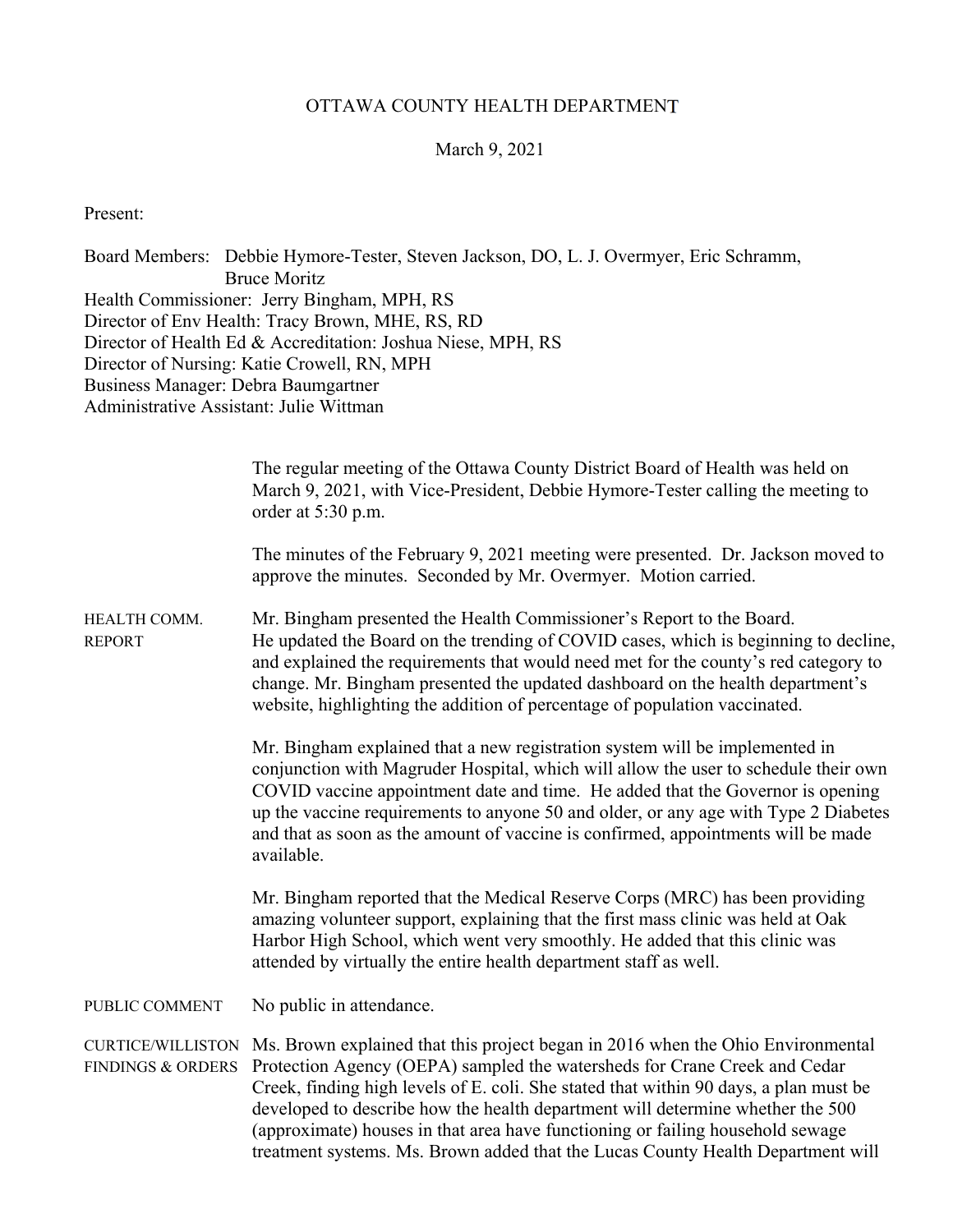|                                                                                | be developing a plan as well for the houses that are in Lucas County. Mr. Bingham<br>further explained that once all parties sign the Findings and Orders, the 90 day<br>deadline for a plan begins, and that the summer of 2022 is most likely when the work<br>will begin in determining what is causing the bacteria. Dr. Jackson moved to<br>authorize Mr. Bingham to sign the Ohio EPA Director's Findings and Orders for the<br>Unincorporated Areas of Curtice and Williston. Seconded by Mr. Schramm. Motion<br>carried.                                                                                                                                                                                                                                                                                                                                                                                                                                                                  |
|--------------------------------------------------------------------------------|---------------------------------------------------------------------------------------------------------------------------------------------------------------------------------------------------------------------------------------------------------------------------------------------------------------------------------------------------------------------------------------------------------------------------------------------------------------------------------------------------------------------------------------------------------------------------------------------------------------------------------------------------------------------------------------------------------------------------------------------------------------------------------------------------------------------------------------------------------------------------------------------------------------------------------------------------------------------------------------------------|
| <b>DIVISION REPORTS</b><br>1. Nursing                                          | Ms. Crowell reported that the Nursing Division has been busy vaccinating at COVID<br>clinics, while still running routine clinics at the health department. She commended<br>the Nursing Staff for working many hours and weekends to help with clinics.<br>Ms. Crowell detailed remaining bills for two Home Health patients, requesting that<br>the Board write-off the bills for them. Dr. Jackson moved to write-off the remaining<br>bills for both Home Health patients discussed. Seconded by Mr. Schramm. Motion<br>carried.                                                                                                                                                                                                                                                                                                                                                                                                                                                              |
| 2. Env Health                                                                  | Ms. Brown reported that the sewage program has been picking up, specifically<br>sewage site evaluations. She added that her staff has been working many hours in the<br>COVID vaccine clinics as well.                                                                                                                                                                                                                                                                                                                                                                                                                                                                                                                                                                                                                                                                                                                                                                                            |
| 3. Health Ed/Accred                                                            | Mr. Niese reported that the Annual Report has been overhauled completely this year<br>and that his focus has primarily been the on-line COVID vaccine scheduling and<br>maintaining the previous pre-registration list.                                                                                                                                                                                                                                                                                                                                                                                                                                                                                                                                                                                                                                                                                                                                                                           |
| <b>FISCAL REPORTS</b><br>1. HH Accts. Recv.<br>2. Financial Report             | Ms. Baumgartner presented the February 2021 Home Health Accounts Receivable<br>Report.<br>Ms. Baumgartner presented the February 2021 Board of Health Financial Report.                                                                                                                                                                                                                                                                                                                                                                                                                                                                                                                                                                                                                                                                                                                                                                                                                           |
| <b>GRANTS /</b><br><b>CONTRACTS</b><br>1.2021 OEPA/WPCLF<br>Resolution 2021-02 | Mr. Bingham reported that the health department has been approved for another<br>\$150,000 for the OEPA Water Pollution Control Loan Fund (WPCLF), to begin in<br>2022. He added that the yearly Resolution needs to be approved to authorize his<br>signature for documents pertaining to this program. Mr. Overmyer moved to read<br>Resolution 2021-02 by title only. (Attached) Seconded by Mr. Schramm. Roll call<br>vote: Ms. Hymore-Tester-yes, Dr. Jackson-yes, Mr. Schramm-yes, Mr. Overmyer-<br>yes, Mr. Moritz-yes. Motion carried. Dr. Jackson moved to approve the reading by<br>title only. Seconded by Mr. Overmyer. Motion carried. Roll call vote: Ms. Hymore-<br>Tester-yes, Dr. Jackson-yes, Mr. Schramm-yes, Mr. Overmyer-yes, Mr. Moritz-yes.<br>Motion carried. Mr. Overmyer moved to approve Resolution 2021-02. Seconded by<br>Mr. Schramm. Roll call vote: Ms. Hymore-Tester-yes, Dr. Jackson-yes, Mr.<br>Schramm-yes, Mr. Overmyer-yes, Mr. Moritz-yes. Motion carried. |
| 2. 2022 GV RFP                                                                 | Mr. Bingham requested Board approval to reapply to the Ohio Department of Health<br>(ODH) for the 2022 Get Vaccinated (GV) Grant. Mr. Moritz moved to authorize<br>Mr. Bingham to apply to ODH for the GV Grant. Seconded by Mr. Schramm. Motion<br>carried.                                                                                                                                                                                                                                                                                                                                                                                                                                                                                                                                                                                                                                                                                                                                      |
| <b>MEETINGS</b>                                                                | There are no meetings scheduled for March 2021, due to the COVID-19 Pandemic.                                                                                                                                                                                                                                                                                                                                                                                                                                                                                                                                                                                                                                                                                                                                                                                                                                                                                                                     |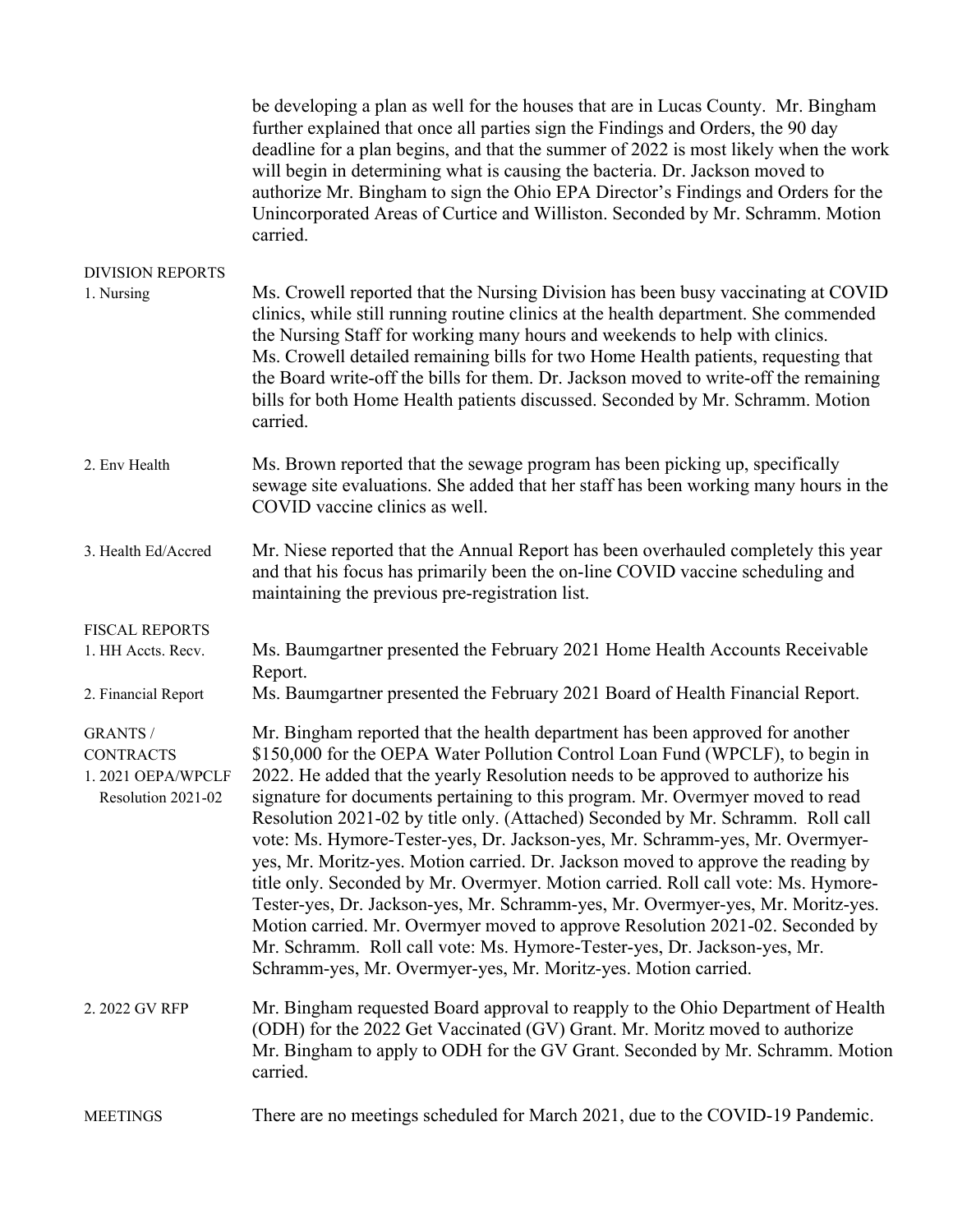BILL APPROVALS Dr. Jackson moved to pay the bills. (Attached) Seconded by Mr. Schramm. Motion carried.

District Advisory Council March 11, 2021 at 6:00 p.m.<br>Next Meeting Date April 13, 2021 at 5:30 p.m. April 13, 2021 at 5:30 p.m.

Being no further business, the meeting was adjourned.

Respectfully Submitted,

Gerald W. Bingham, MPH, RS<br>
Health Commissioner<br>
Vice-President<br>
Vice-President Health Commissioner Secretary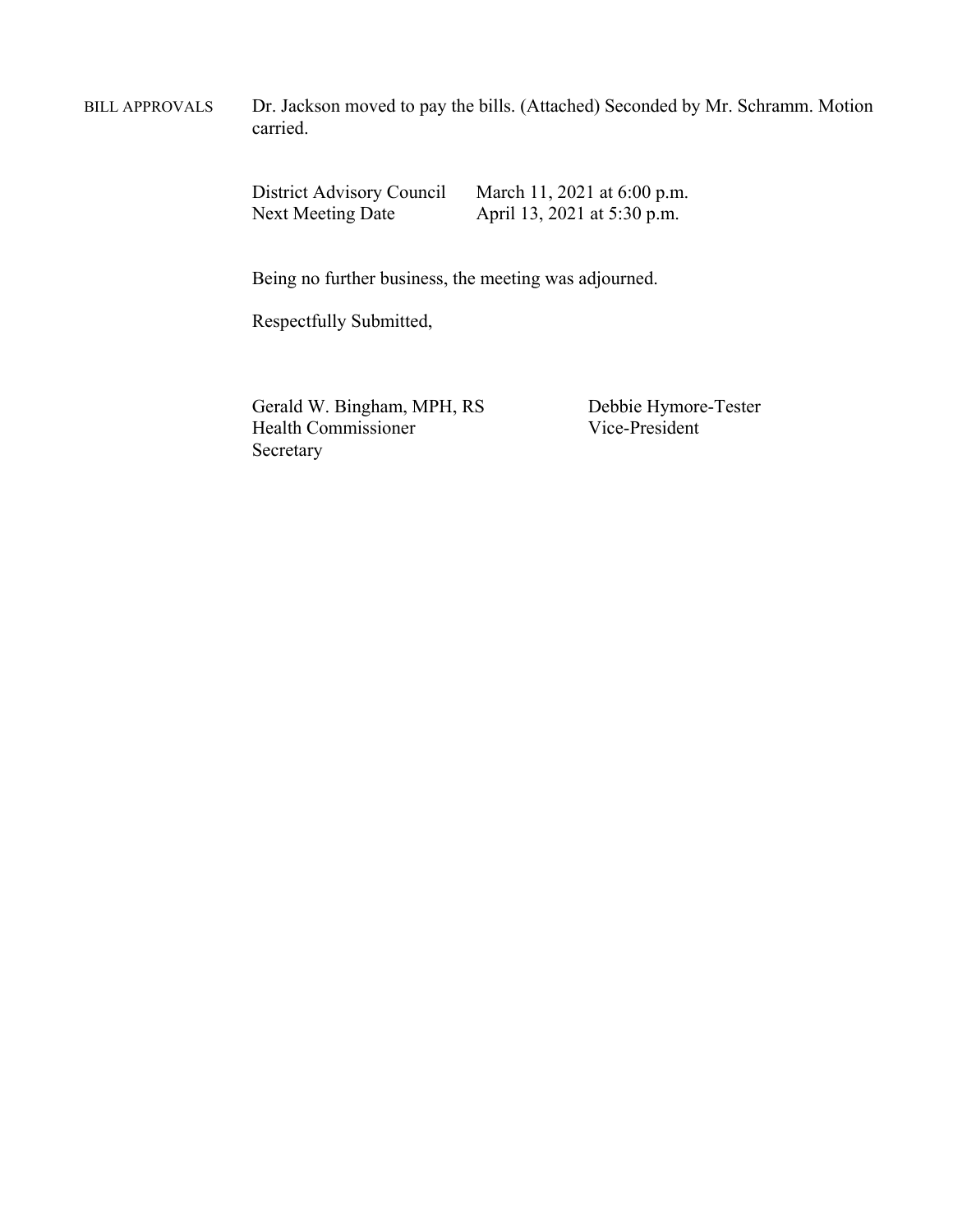# **RESOLUTION 2021-02**

## **A Resolution Authorizing Gerald W. Bingham, Jr., Health Commissioner, To Apply For, Accept, and Enter Into A Water Pollution Control Loan Fund Agreement On Behalf of the Ottawa County District Board of Health For the Repair and Replacement of Home Sewage Treatment Systems**

Whereas the Ottawa County District Board of Health seeks to repair and/or replace failing home sewage treatment systems; and

Whereas the Ottawa County District Board of Health intends to apply to the Water Pollution Control Loan Fund (WPCLF) for the repair and/or replacement of failing home sewage treatment systems; and

Whereas, the Ohio Water Pollution Control Loan Fund requires the government authority to pass legislation for application of a loan and the execution of a WPCLF assistance agreement;

Therefore, be it resolved by the Ottawa County District Board of Health, Port Clinton, Ohio:

That Gerald W. Bingham, Jr., Health Commissioner, is hereby authorized to apply for a WPCLF assistance agreement, sign all documents for and enter into a Water Pollution Control Loan Fund with the Ohio Environmental Protection Agency for the repair and/or replacement of failing home sewage treatment systems on behalf of the Ottawa County District Board of Health, Port Clinton, Ohio.

Furthermore, Gerald W. Bingham, Jr., Health Commissioner, is hereby authorized to enter into any and all contracts connected with the WPCLF Program.

#### **This resolution shall take effect and be in force from and after the earliest period allowed by law.**

Roll call vote: Mr. Deerhake-absent; Ms. Hymore-Tester-yes; Dr. Jackson-yes; Mr. Schramm-yes, Mr. Overmyer-yes; Mr. Moritz-yes.

### ADOPTED BY THE OTTAWA COUNTY BOARD OF HEALTH THIS 9th DAY OF MARCH, 2021.

\_\_\_\_\_\_\_\_\_\_\_\_\_\_\_\_\_\_\_\_\_\_\_\_\_\_\_\_\_\_\_\_\_\_ \_\_\_\_\_\_\_\_\_\_\_\_\_\_\_\_\_\_\_\_\_\_\_\_\_\_\_\_\_\_\_\_\_\_\_\_\_\_\_\_

Greg Deerhake, President Gerald W. Bingham, Jr., MPH, RS, Secretary Ottawa County Board of Health Ottawa County Board of Health